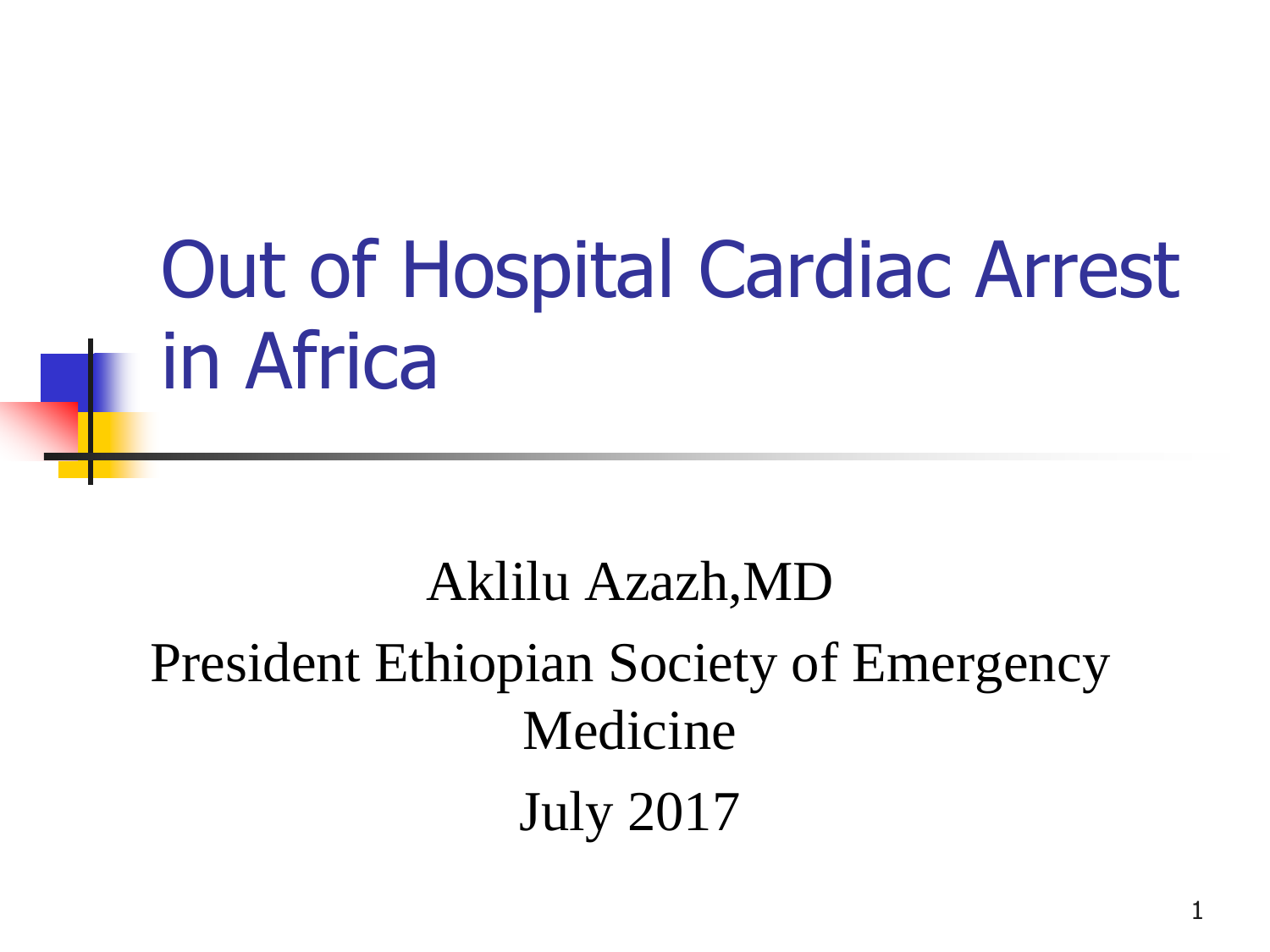## **Outline**

- **Burden of Cardiac arrest in Africa**
- **Successes and challenges in the chain of** survival
- **EMS development in Africa**
- **Recommendations**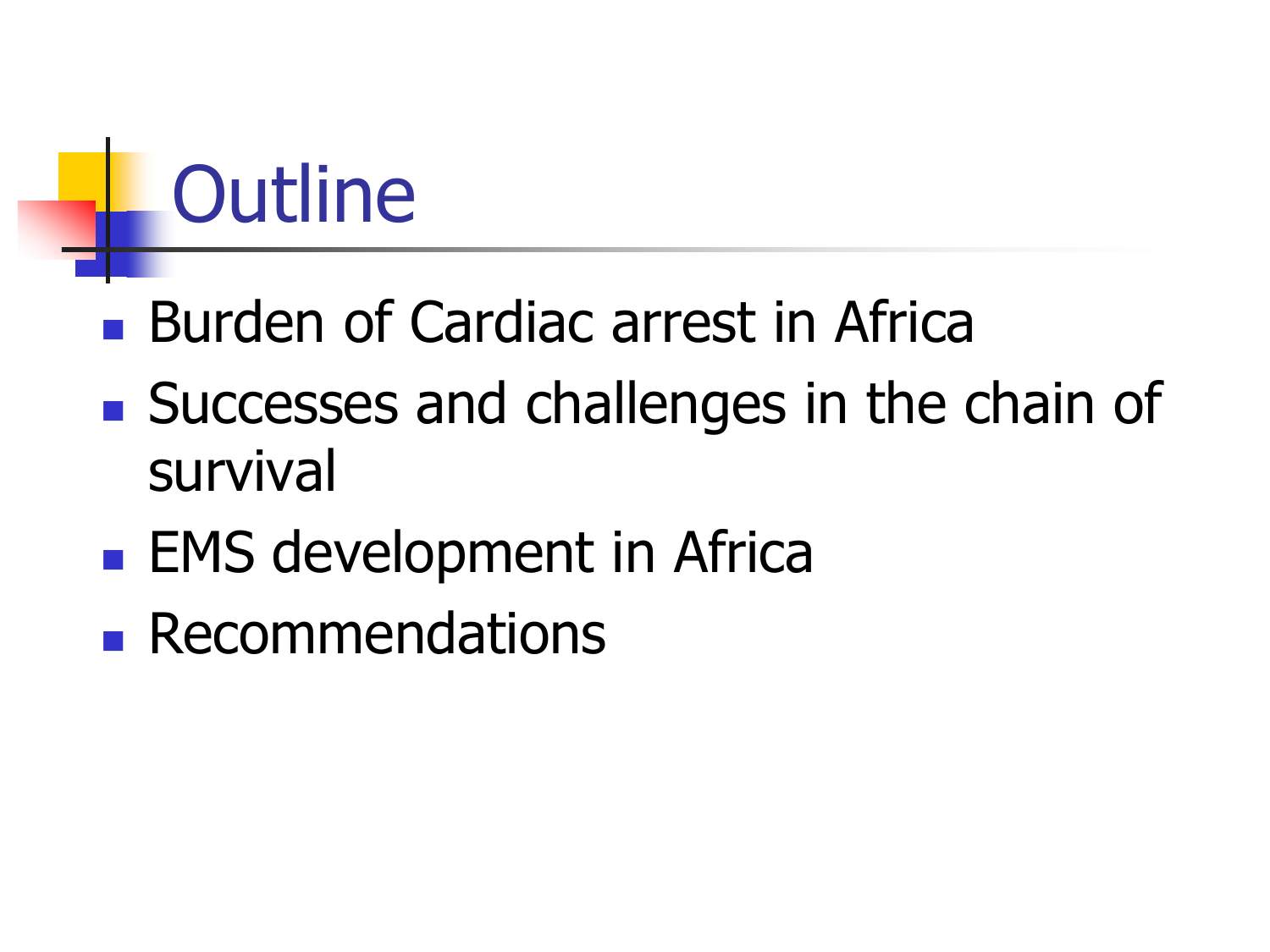## Introduction

- **Africa is facing double/triple burden of disease**
- Cardiovascular disease is becoming an important cause of morbidity and mortality in Africa.
- Data on SCD are not readily available and there is no information or only poor-quality data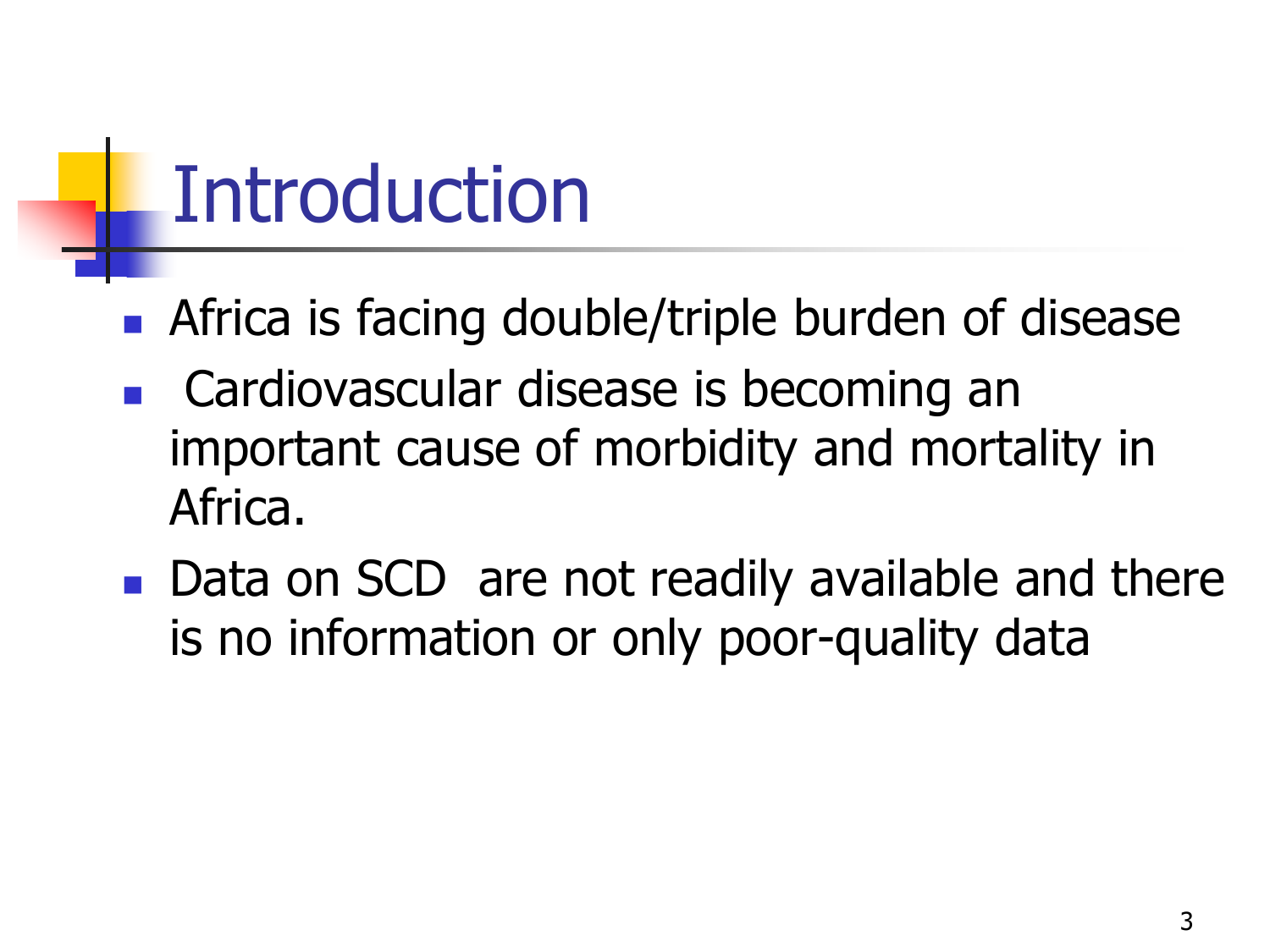Burden of Cardiac Arrestcommunity studies

- Cameroon, SCD  $(27/388=9.4\%)$  out of which 17/27=62.9 is OHCA
- **27/88.9% witnessed**
- Death occurred at night in 37% of cases, including 11% of patients died while asleep.
- $\blacksquare$  only 1 CPR was attempted=3.4%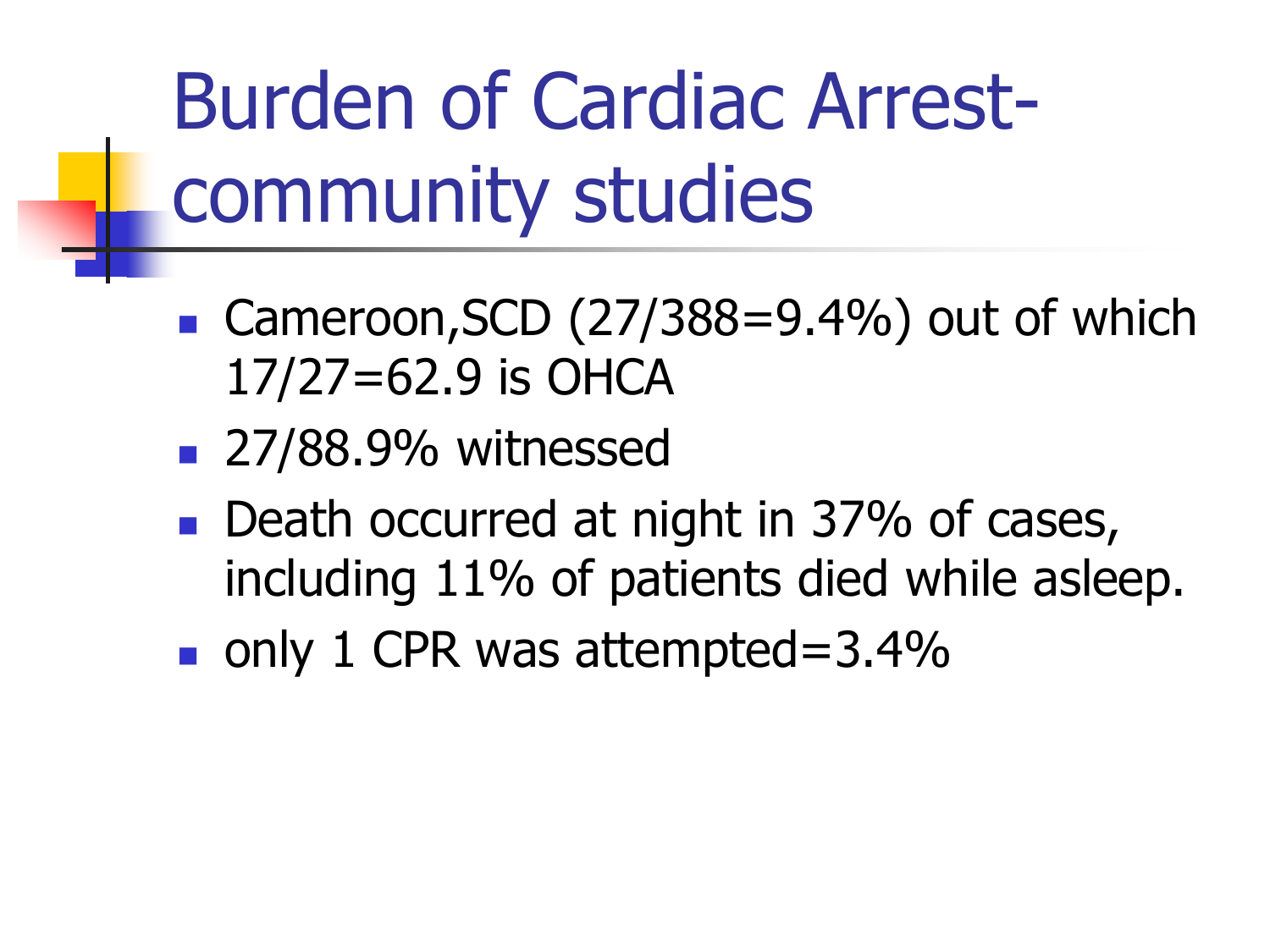Burden of Cardiac Arrest-Autopsy studies in Ethiopia

In Ethiopian study

- **Among Hearts showing adequate morphological** changes to explain sudden death ( $n = 63$ ).
- **The single most relevant cause of death was** coronary artery disease (44 cases=69.8%) followed by excessive myocardial hypertrophy due to post-rheumatic valvular lesions (7 cases).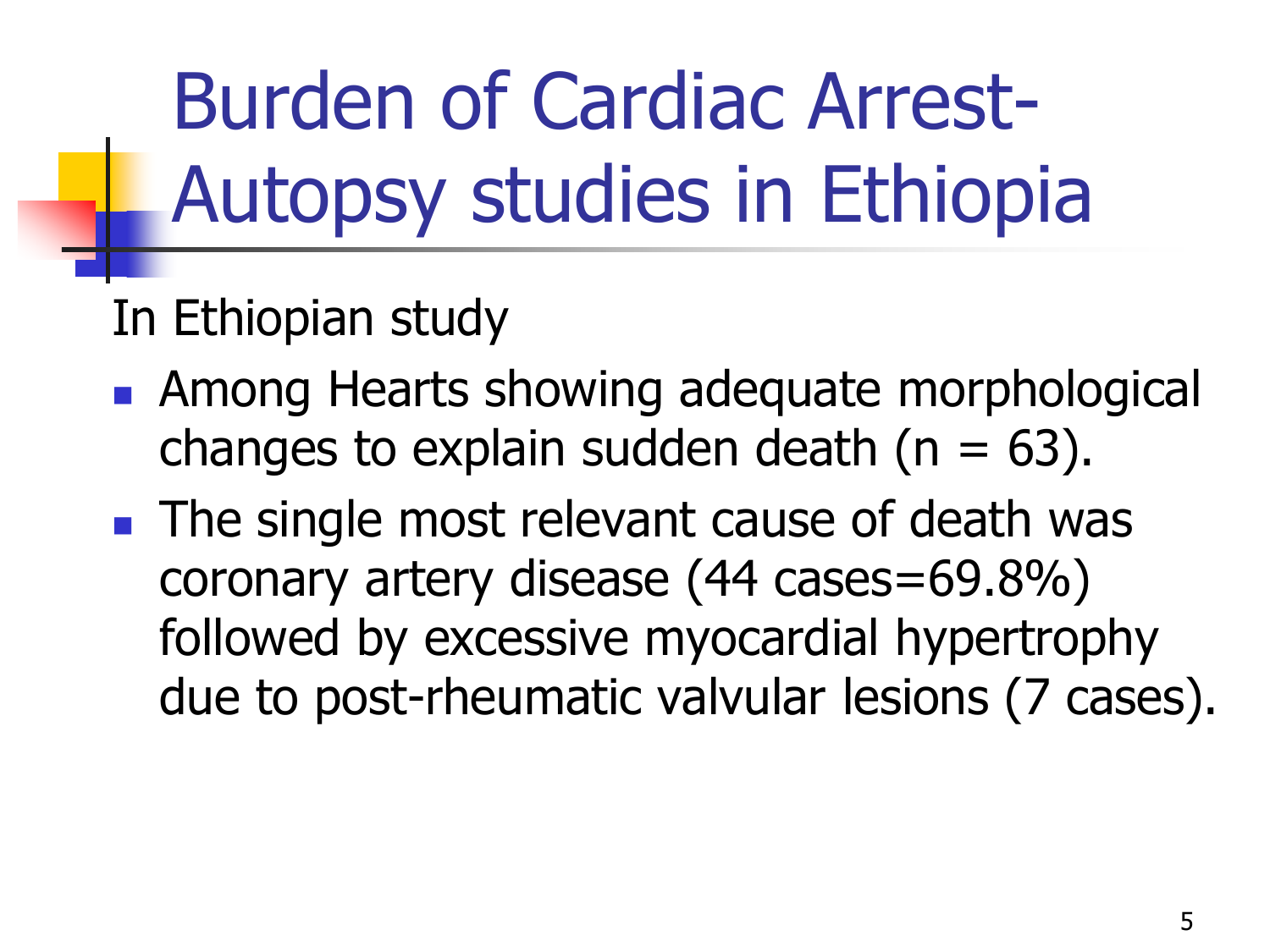## Nigeria-Autopsy Study

- 79 SCD where there were 59 males (74.7%) and 20 females (25.3%)
- 68 cases (86.1%) were brought dead at scene and 38 (55.1%) of these were apparently healthy
- **Hypertensive heart disease was the cause of** death in 66 cases (83.5%), of which 20 (30.3%) were previously diagnosed IHD.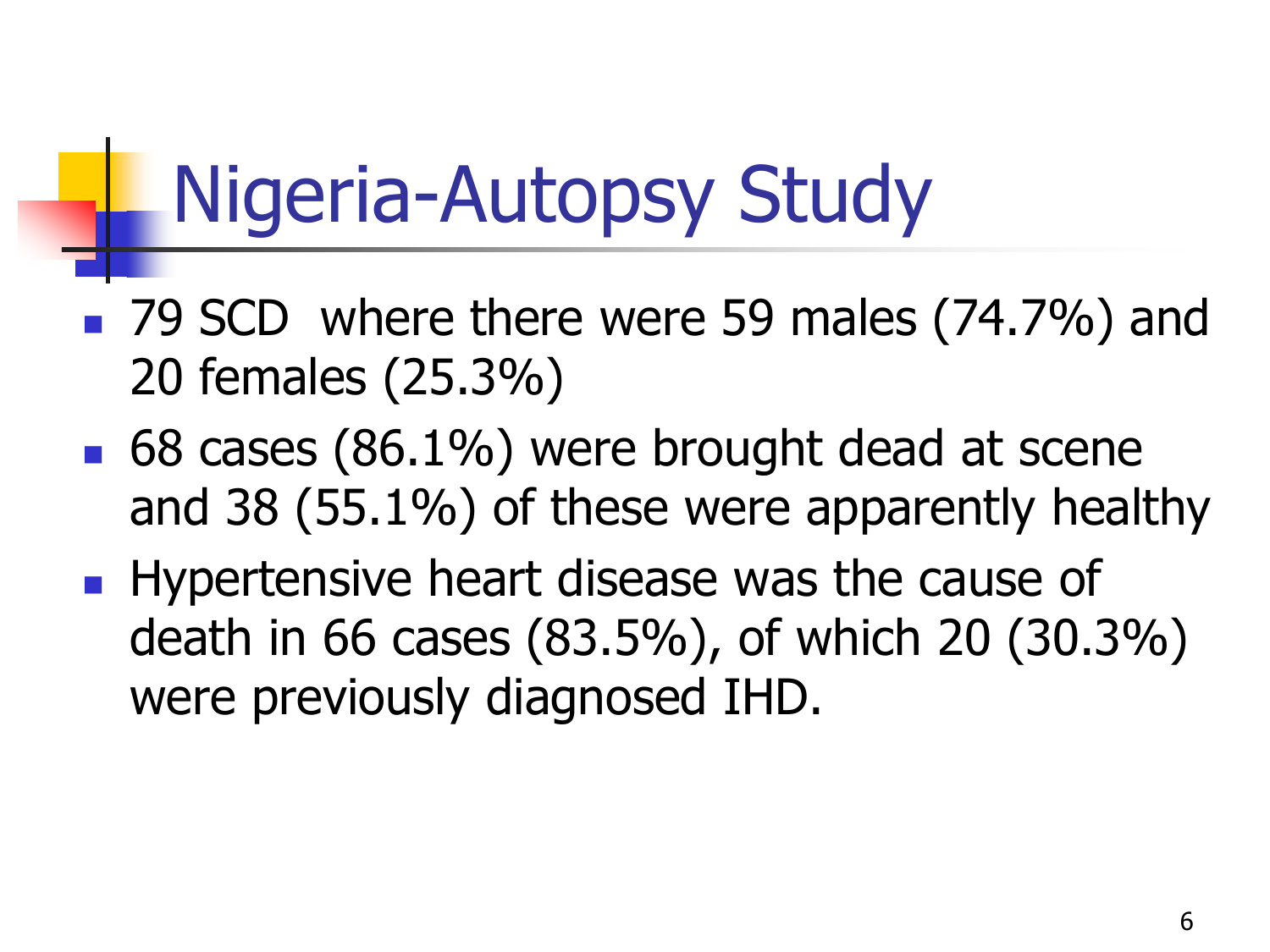## OHCA study in Johannesburg

- 510 adult cases of OHCA, of whom 205 (40%) were selected for resuscitation.
- **The median response time was 9 minutes.**
- In 153 of the 205 cases  $(75%)$  the cause of arrest was presumed to be cardiac.
- $\blacksquare$  140/205 of CA (68%) were witnessed,
- Bystander CPR was performed in 74/205 cases  $(36\%)$ .
- 47(23%) were shockable rhythm and ROSC occurred in 36 (18%) of resuscitated cases.  $\frac{7}{2}$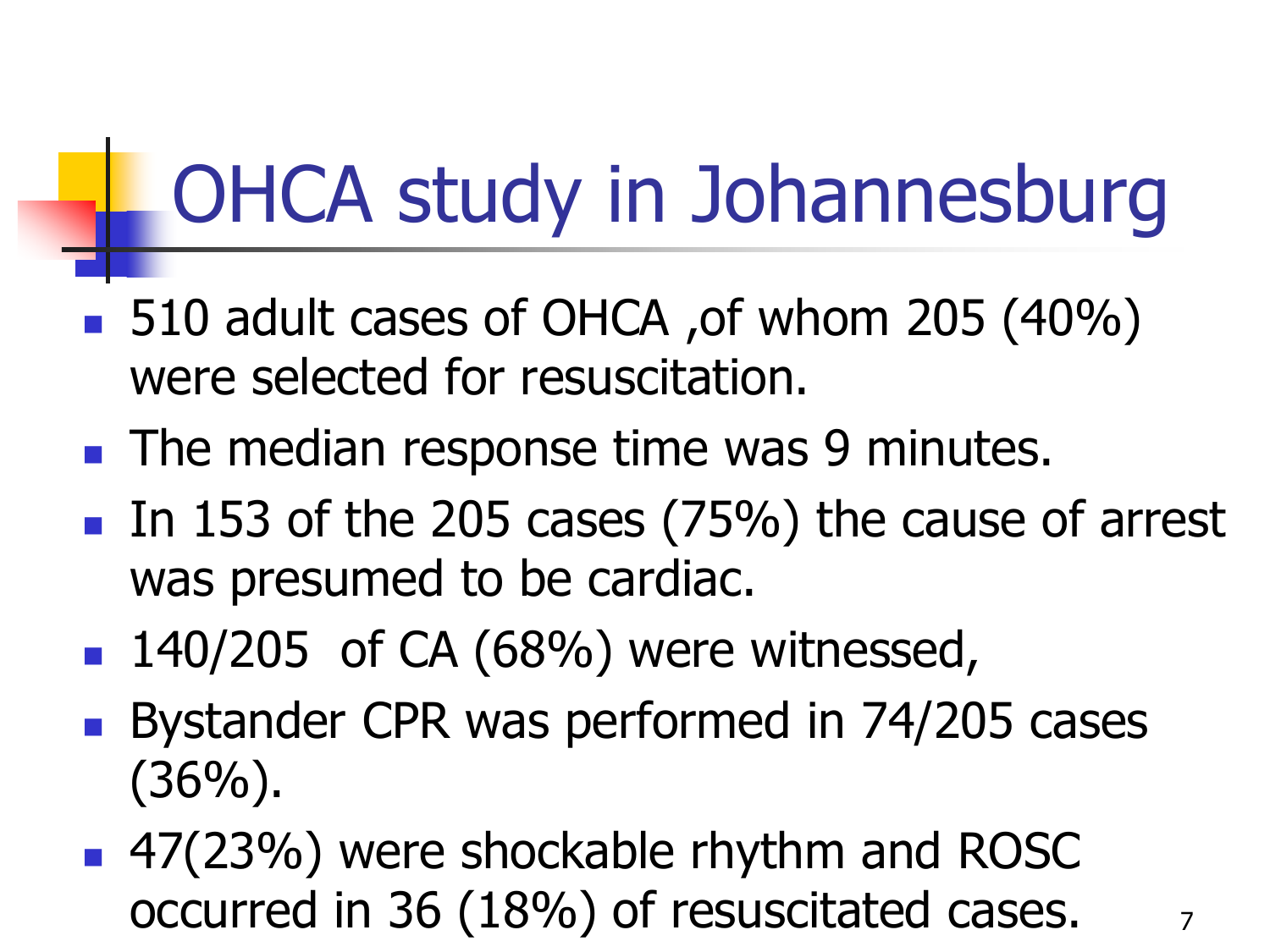## CVD picture in Africa

- Compared to 1990, the number of CVD deaths in SSA increased 81% in 2013
- Currently 9.2% of total deaths is due to CVD
- **The burden of IHD remains low relative to other** causes of CVD.
- **Stroke**, notably hemorrhagic, predominantly by HTN is now a major cause of disability/ premature death.
- **The burden of risk factors for atherosclerosis is** increasing rapidly in African regions.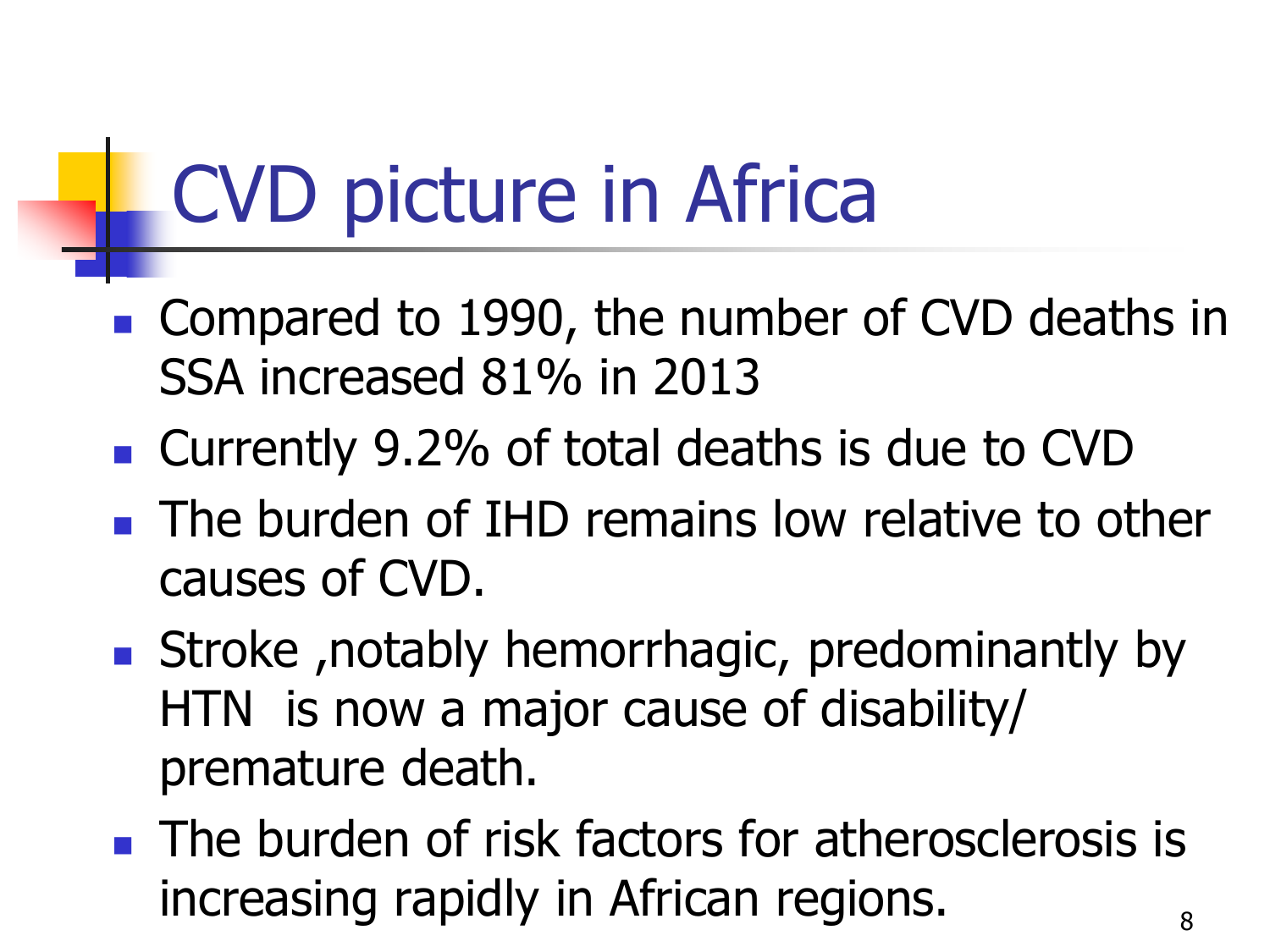Successes and challenges in the chain of survival

- 1. Early access
- 2. Early CPR
- 3. Early Defibrillation
- 4. Early advanced Care

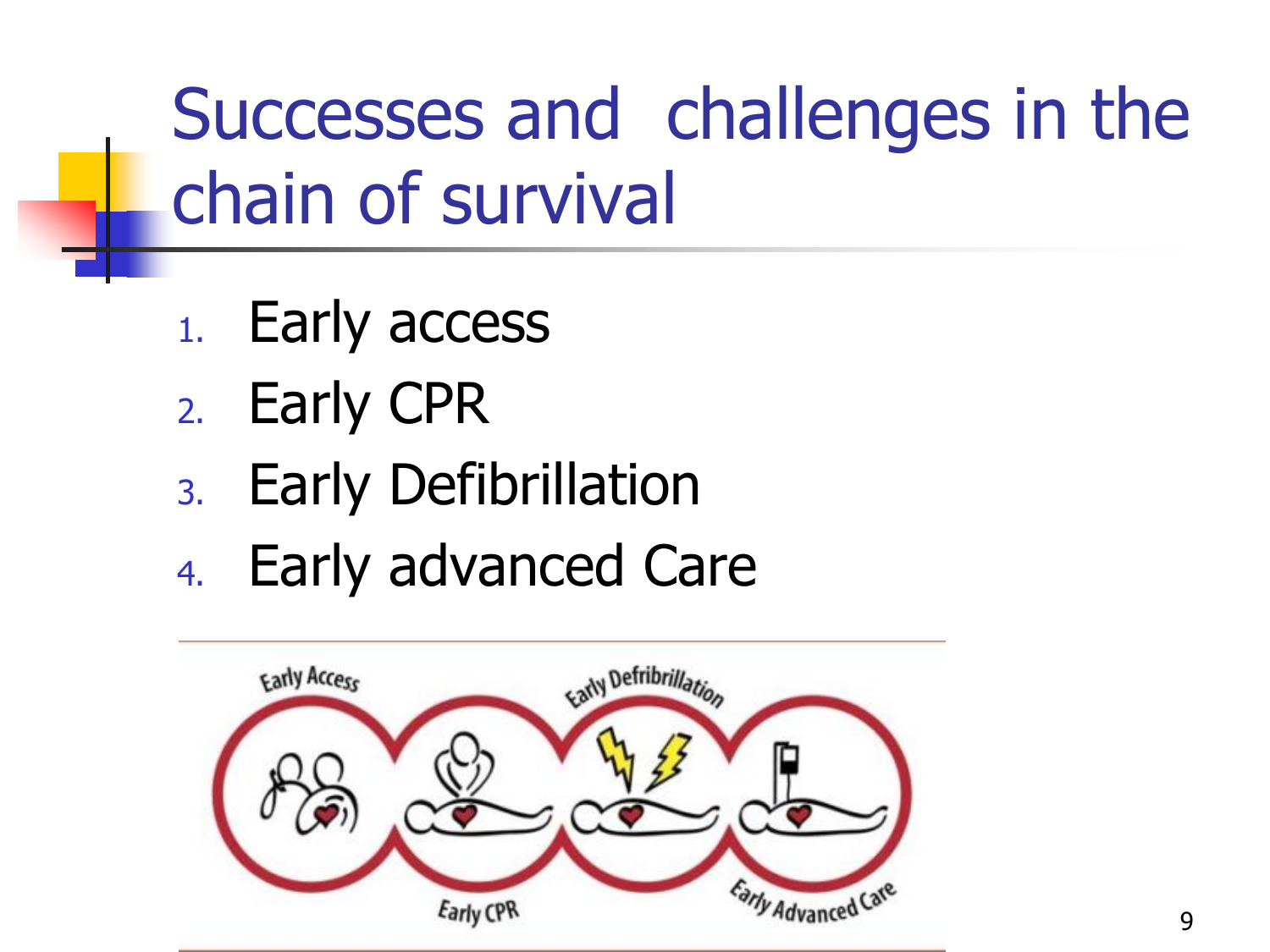#### Access-EMS development in Africa

- It is revealed that less than 9% of Africans are served by EMS in recent Africa wide survey (Mould-Millman NK, etal)
- Barriers to access include:
- $\checkmark$  Absence of emergency transportation,
- $\vee$  Healthcare provider deficiencies,
- $\vee$  Lack of community knowledge and misperceptions,
- $\vee$  Poor national referral system,
- $\sqrt{ }$  Alternative forms of transport, and cost

Broccoli et al, N. Bosson (Zambia and Gabon)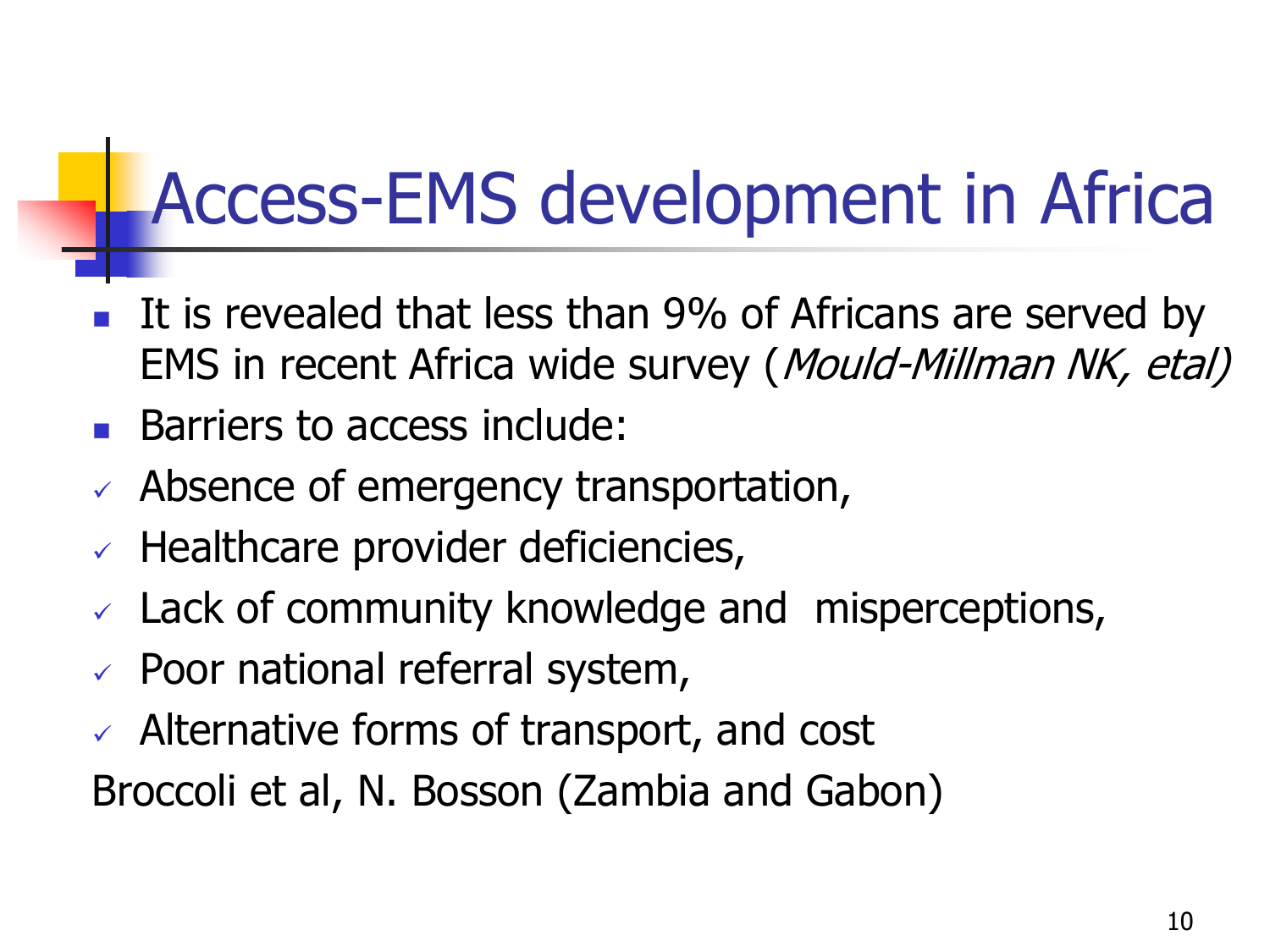### Fairly advanced EMS - South Africa

- **Organized in land, airomedical ambulance and** rescue teams.
- **Ambulance crew training-basic courses like** Basic ambulance assistant(BAA), intermediate practitioners like Critical care assistant and advanced courses like Emergency practitioners
- **The target response time is 15 Minutes in** Urban Areas and 40 Minutes in Rural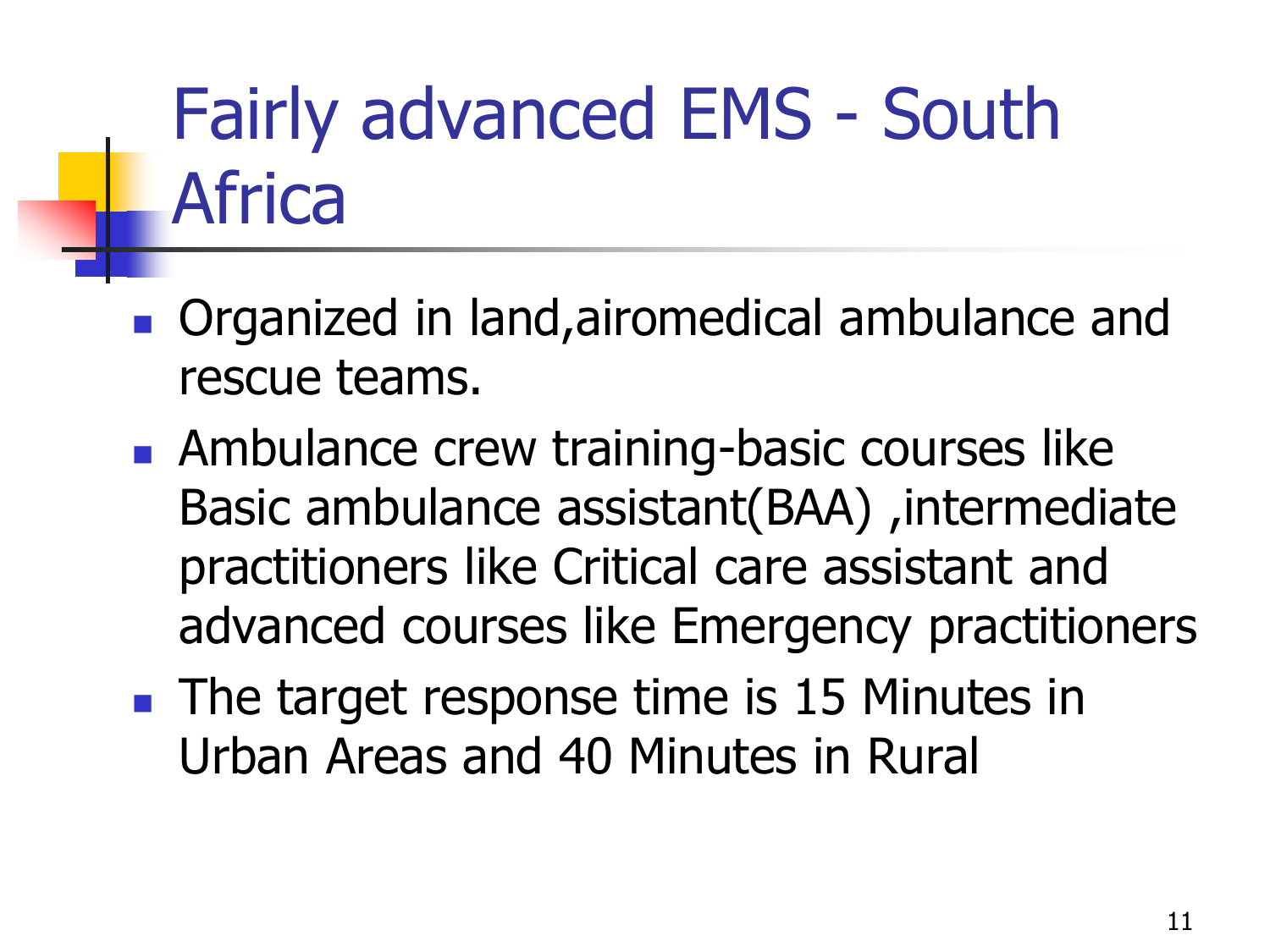# Emerging EMS : Ethiopia

- Before 2010 ,almost there were no public ambulances, but now there are over 1600.
- **Plan to purchase 3000 ambulances to make ratio of** 1amb :25,000people,and EMT training is going on.
- Currently, the Prehopital care is engaged mostly in the transport of laboring mothers .
- **In Addis Ababa trauma system is being started and the** traffic police is getting first aid training.
- In 4 years strategic plan the FMOH has planned to train 100,000 first responders.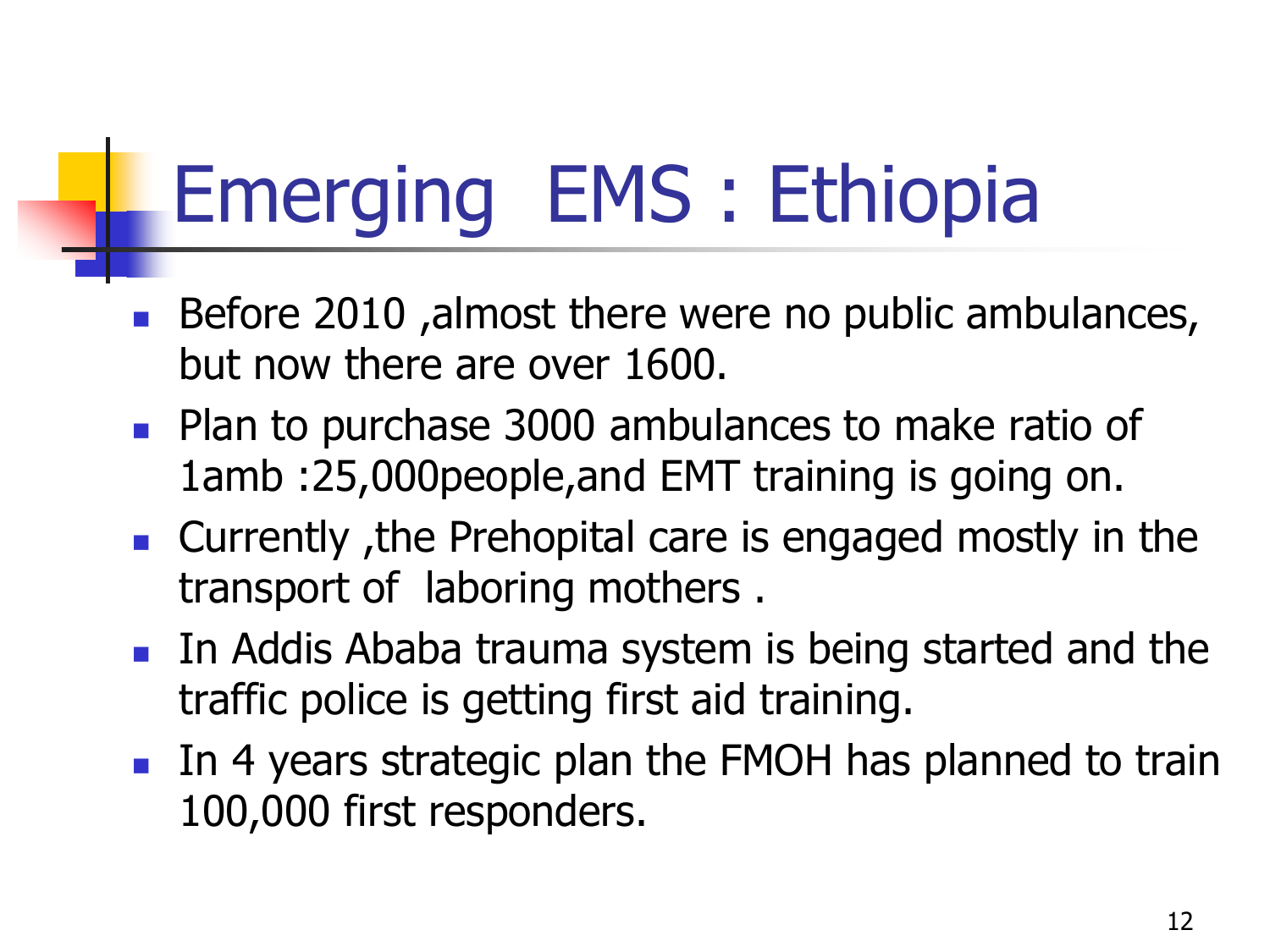## AFEM document on OHEC

- WHO Assembly Resolution 60.22
	- "… a core set of trauma and emergency care services are accessible to all people who need them."
- **EXECTICAN Federation for Emergency Medicine's (AFEM) Out**of-Hospital Emergency Care (OHEC) Committee
- In Nov 2013, AFEM in a consensus process, described a two-tier system for African OHEC:

Tier-1 being first responder and community-based Tier-2 described formal prehospital services and emergency medical services (EMS).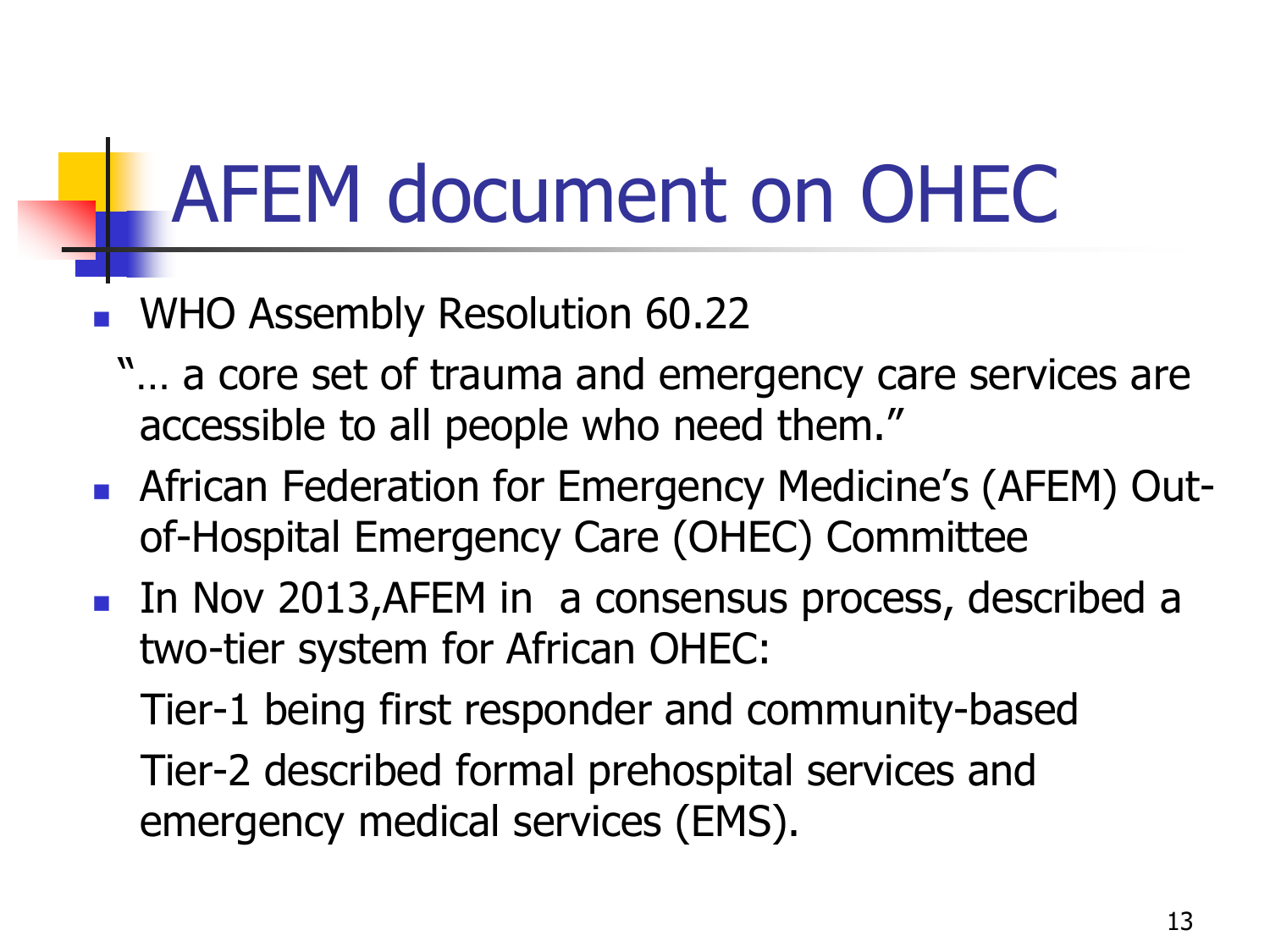## Knowledge and Skills in CPR

- CPR training and refreshment is not regularity conducted.
- **Registered nurses in Botswana's two participating** hospitals had inadequate CPR knowledge and skills (L. Rajeswaran ,etal)
- **Doctors** ' knowledge of resuscitation was poor (The mean total score  $= 35.1\%$  : South African Family practice V 54,No 5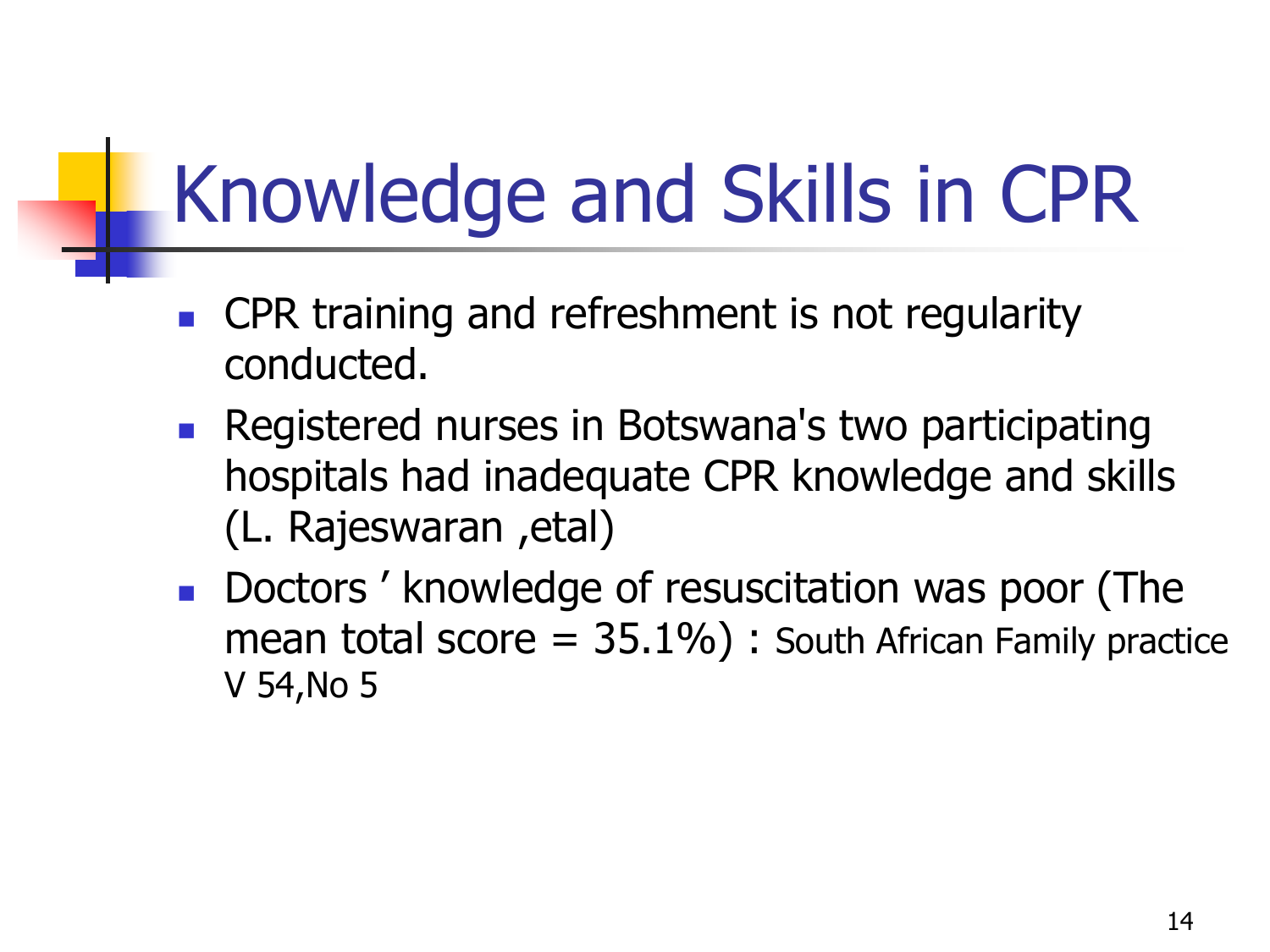## EMS system

- In most of the areas where there is EMS it basic level
- **In few countries like South Africa there are** combinations of basic and advanced system.
- I bigger cities the average ambulance response time is about 15',no such standards in many counties.
- **Null AED brings revolution of early defibrilation?**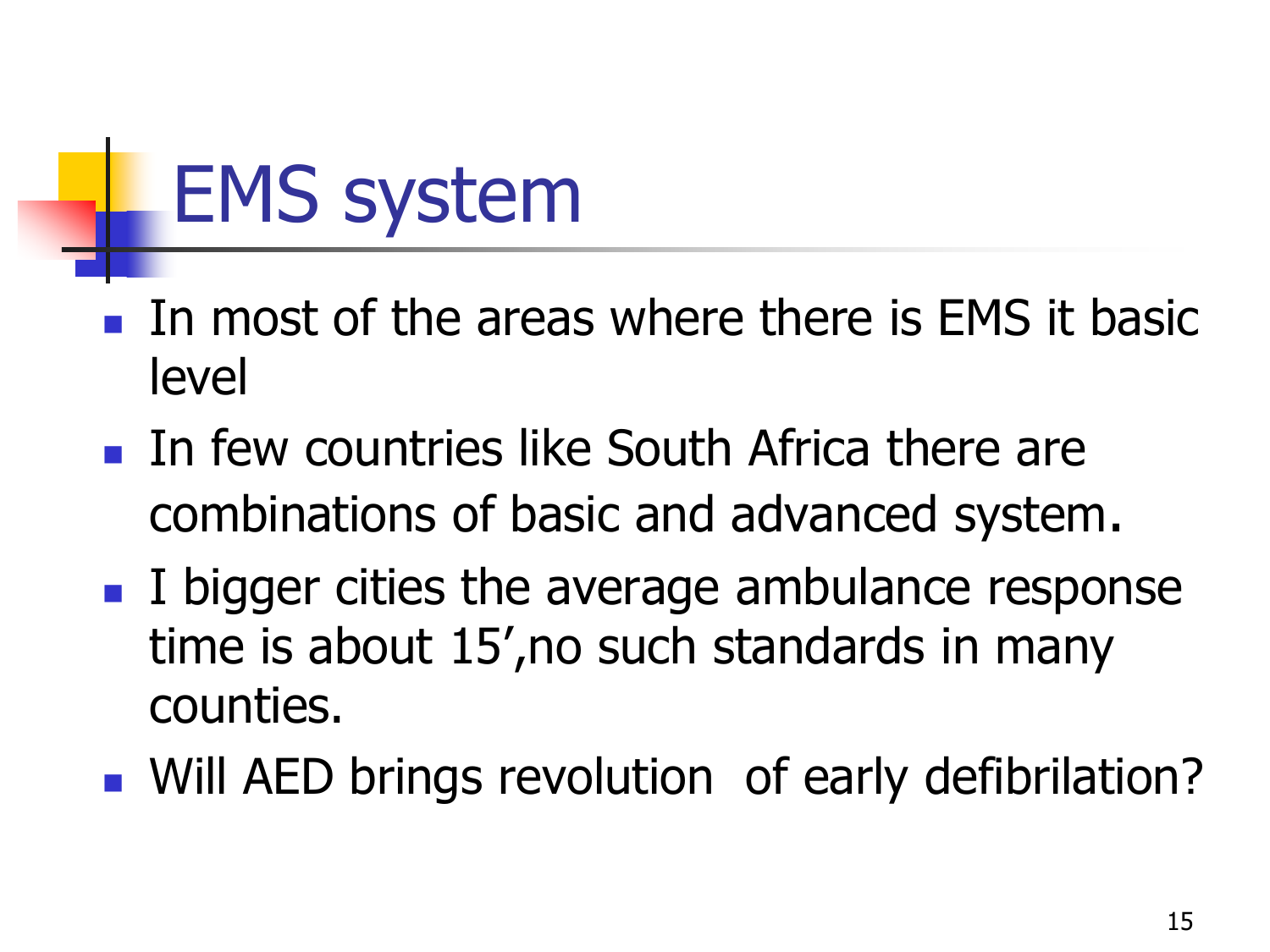Will development of academic Programs and Societies assist OHCA?

In Africa recently,

- $\blacksquare$  EM programs, prehospital care trainings and 1st responder programs are growing.
- Continental and national EM societies like AFEM are growing.
- Some countries also have resuscitation council.
- **Ministry of health in many countries have** adopted EM and first responder programs as essential.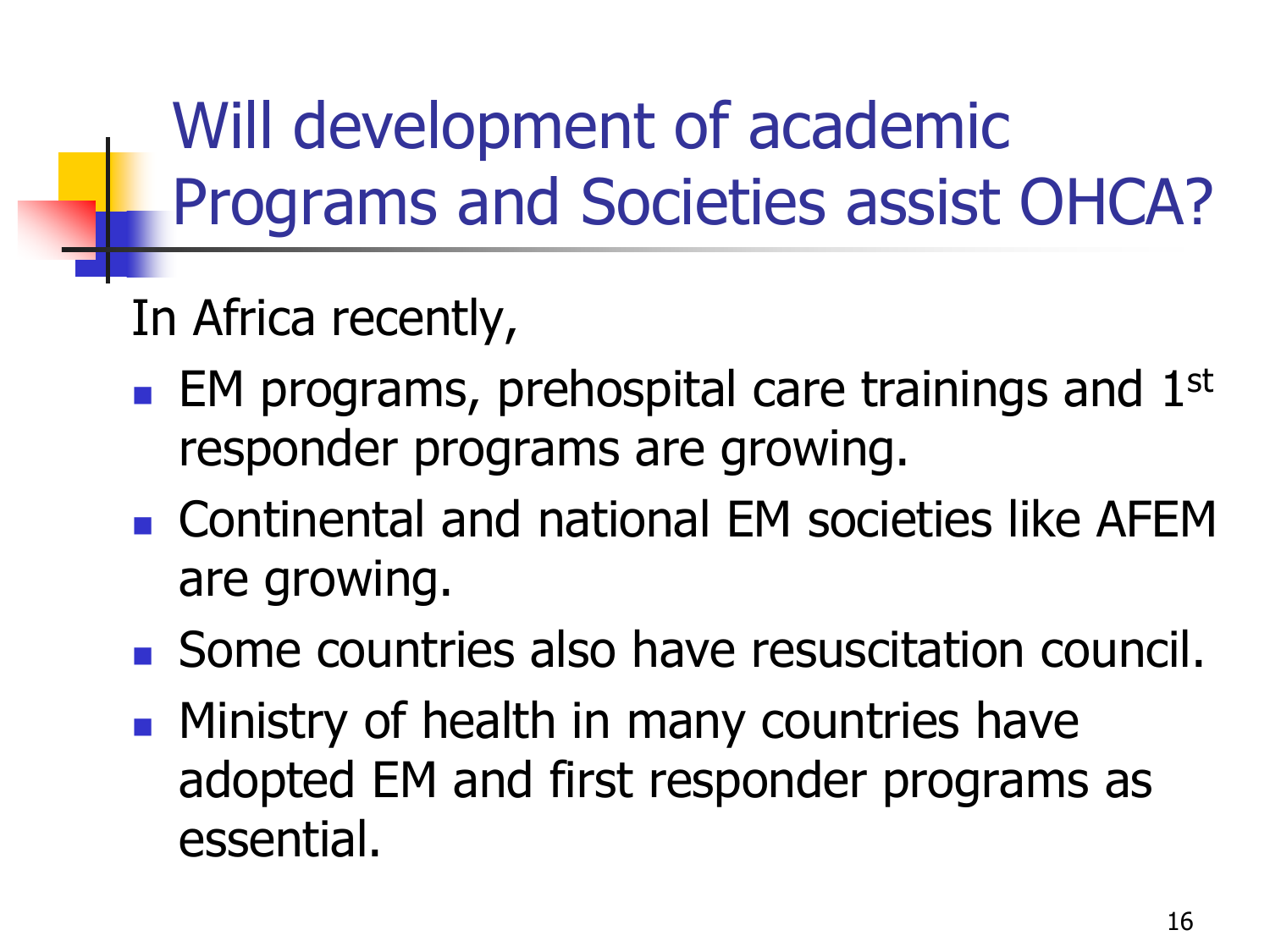### Recommendation

- Research to identify the burden, trend and distribution of SCD .
- Prevention strategies through Public education
- Professionals and interested groups in resuscitation and emergency care
- Appropriate skills by professionals and 1st
- Community involvement and Development of effective tier Emergency systems,including emergency care in health facilities. .  $17$